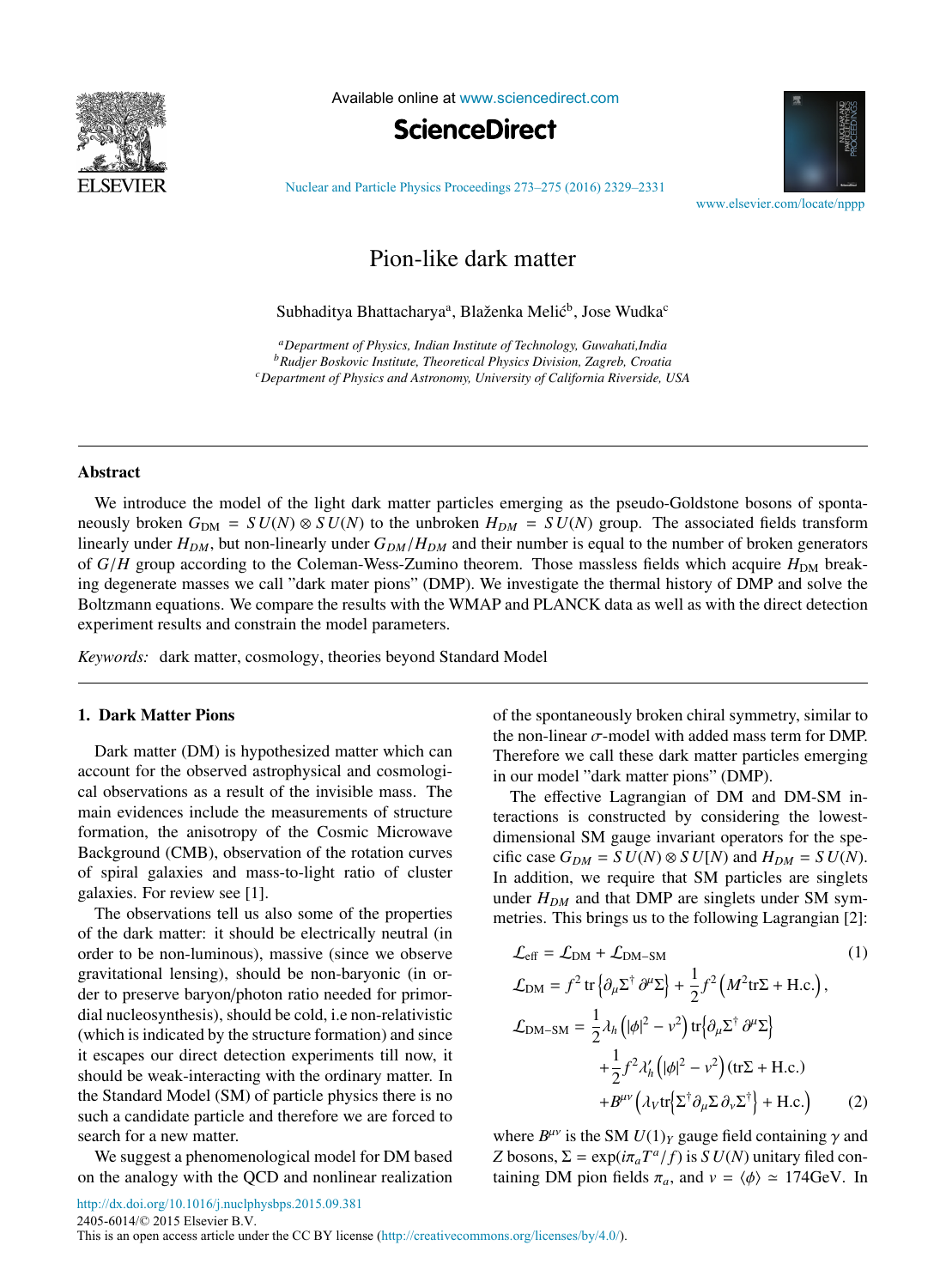analogy with QCD we call *f* the DMP decay constant. The first term is  $SU(N) \otimes SU(N)$  invariant, the remaining terms are only invariant under the diagonal subgroup *SU(N)* under which the  $\pi^a$  transform according to the adioint representation.

For a specific illustrative case with  $N = 2$  considered here, we have 3 mass degenerate DM pions,  $\pi_{0}, \pi_{+}, \pi_{-}$ . In the model there are then 4 parameters (mass of the DMP *M*, strength of interaction of DMP with the photon and the Z boson  $\lambda_V$ , strength of interaction of DMP with the Higgs  $\lambda_h$  and the DMP decay constant *f*; the Higgs portal interactions  $\lambda'_h = 0$  since they are excluded in this simplified model) with the following constraints: (i)  $\lambda_h$  < 1 (assuming the perturbativity of the model); (ii)  $4\pi f \ll M$  (consistency of the chiral model); (iii)  $f \geq {\max\{4\pi\lambda_V, 1\}\}^{1/2}M/(4\pi)$  (asking that NLO corrections are less than LO). In addition we take  $\lambda_V = 0.63$ (this parameter can change freely since its change can be compensated by the change of other parameters in the calculated scattering amplitudes).

#### 2. Dark Matter Pion Thermal History

Dark matter decouples from SM particles in the very early Universe. If DM is a thermal relic its interactions controls its abundance at the Universe. When the Hubble constant  $H > \Gamma_{DM}$  it comes to the freeze out of DM and DM is decoupled from the rest of the particles at the temperature  $T \sim M$ . By defining  $Y = n/s$  and  $Y^{eq} = n^{eq}/s$ , where *s* is the entropy density [3]:

$$
s = \frac{2\pi^2}{45} g_s(T) T^3 ; g_s(T) = \sum_k r_k g_k \left(\frac{T_k}{T}\right)^3 \theta(T - m_k) \tag{3}
$$

the process of changing the number density *n* of the DM particles due to the collisions and the expansion Universe is described by the Boltzmann equations as

$$
\frac{dY}{dt} + 3HY = -\frac{\langle \sigma v \rangle s}{Hx} \left( Y^2 - (Y^{\text{eq}})^2 \right). \tag{4}
$$

The distribution for massive particles in equilibrium is given by

$$
n^{\text{eq}} = gz \int \frac{d^3 \mathbf{p}}{(2\pi)^3} e^{-E/T} = \frac{zgm^3}{2\pi^2} \frac{K_2(x)}{x}, \ x = \frac{m}{T} \tag{5}
$$

where  $z = e^{\mu/T}$  is fugacity (*z*(SM particles) = 1) and  $\mu$  is the chemical potential. In above  $\langle \sigma v \rangle$  is thermally averaged cross section which requires calculation of all DMP self-interactions and DMP interactions with the SM particles. All expressions can be found in [2].

In our model there is a conserved charge *q* and therefore  $\mu_{\pi_+} = -\mu_{\pi_-}$  and  $\mu_{\pi_0} = 0$ , and  $q = Y_+ - Y_+$ . Hence

there are *only two* coupled Boltzmann equations for *Y*+,*<sup>o</sup>* of the type (4) which has to solved numerically with the boundary conditions  $Y \to Y^{eq}$  as  $x \to 1$  to obtain the DMP densities and the freeze out temperatures. For  $q = 0$  there will be only one Boltzmann equation to solve since then  $Y_o = Y_+ = Y_-$ .

The relic abundance is obtained from the following expression

$$
\Omega_{\rm DM} h^2 = 2.7711 \times 10^8 (M/\text{GeV})(Y_o + Y_+ + Y_-)_{x=\infty}(6)
$$

For the total DMP abundance  $Y_t = Y_o + Y_+ + Y_+$  the following inequality is valid:  $Y_t(q \neq 0) > Y_t(q = 0)$  (at least for small *q* and with the other parameters fixed), it follows that

$$
\Omega_{\text{DM}}(f, M, \lambda_h, \lambda_V; q = 0) < \Omega_{\text{DM}}(f, M, \lambda_h, \lambda_V; q \neq 0) \tag{7}
$$

implying that the region in parameter space that can satisfy the experimental DM constraints is determined by  $\Omega_{DM}(f, M, \lambda_h, \lambda_V; q = 0) < \Omega_{DM_{\text{env}}}$ . If this inequality is satisfied for some parameters  $\{f, M, \lambda_h, \lambda_V\}$ , then there will be a non-zero *q* such that  $\Omega_{DM}(f, M, \lambda_h, \lambda_V; q)$  =  $\Omega_{DM_{\text{syn}}}$ . That is, if the predicted abundance falls below the observations when  $q = 0$ , one can always fulfill the experimental constraints

$$
0.094 \le \Omega_{\text{DM}_{\text{WMAP}}} h^2 \le 0.130,
$$
  

$$
0.112 \le \Omega_{\text{DM}_{\text{PLANCK}}} h^2 \le 0.128,
$$
 (8)

by introducing an appropriate *q* (at least when the difference is small).

## 3. Constraints from the WMAP/PLANCK data and direct detection experiments

We restrict the parameters of the model by using the data from the measurements of the cosmic background radiation by the WMAP and PLANCK experiments [4], and also consider constraints from the direct detection experiments LUX [5], XENON and XENON1T [6]. Scanning the parameter space  $(M, f, \lambda_h)$  in the range 50 GeV  $\leq M \leq 2$  TeV, 50 GeV  $\leq f \leq 1.5$  TeV,  $10^{-4}$  ≤  $|\lambda_h| \leq 1$  respectively, and using  $q = 0$  and  $\lambda_V = 0.63$ we obtain the parametric space shown in Fig.1. Considering carefully various limits and dependencies in the parametric space, together with the WMAP/PLANCK constraints from (8) and combining them (Fig. 1) to a single equation we get:

$$
4.04 \times 10^{-7} \le \left(\frac{\lambda_h M}{f^2}\right)^2 + 0.93 \left(\frac{\lambda_V M^2}{f^3}\right)^2
$$
  
 
$$
\le 5.59 \times 10^{-7} \delta_{q0}, \qquad (9)
$$